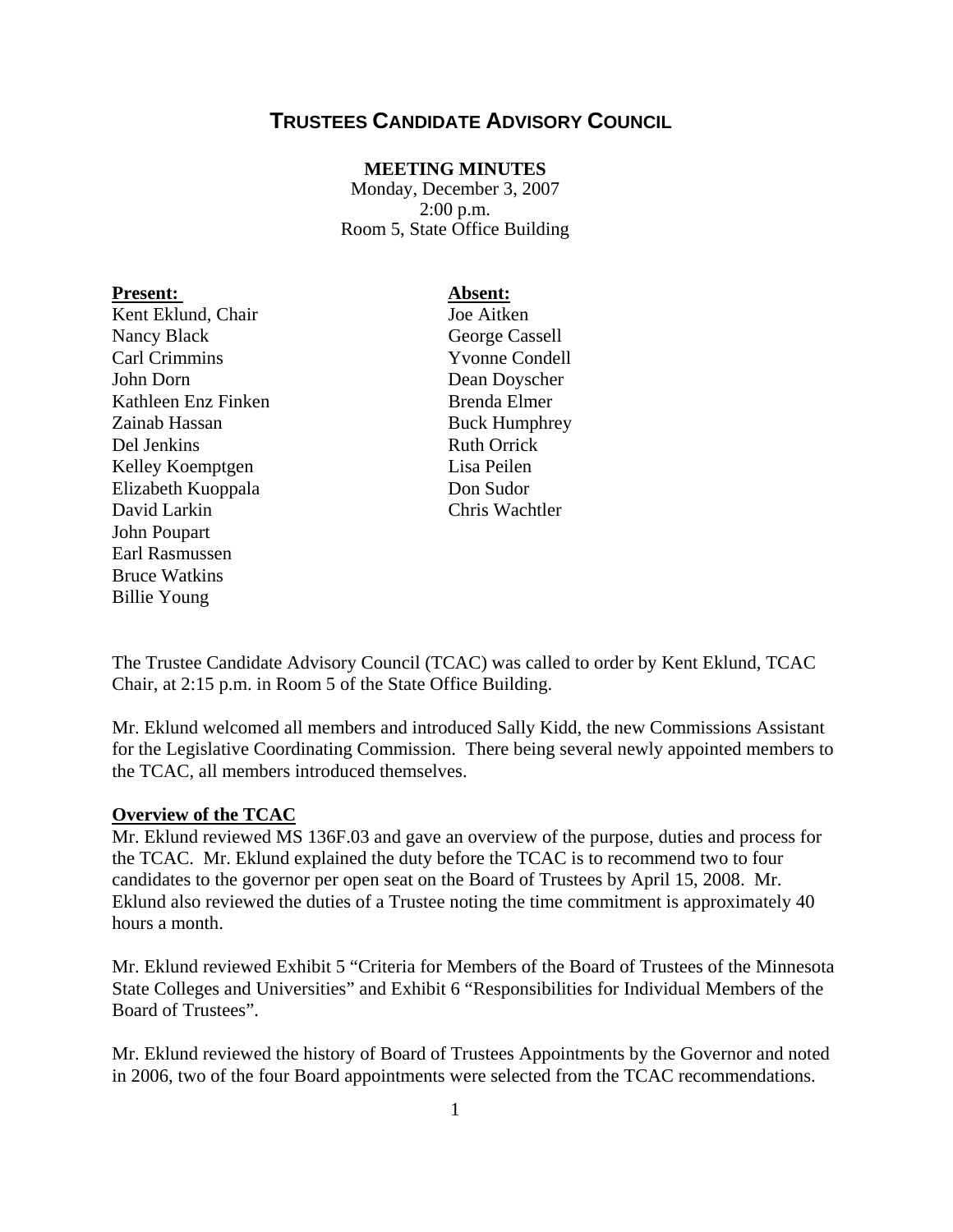Mr. Eklund stated that he would like to see all appointments to the Board of Trustees go through one process. He noted Governor Ventura was the only governor to select all appointments from the TCAC recommendations.

#### **Minutes**

Billie Young moved to approve the minutes for April 3 - 5, 2006. Seconded. **MOTION PREVAILED.** 

#### **Election of council chair and vice chair(s)**

Billie Young moved to nominate Kent Eklund as chair of the Board of Trustee Candidate Advisory Council. Seconded. **MOTION PREVAILED.** 

Billie Young moved to nominate Nancy Black as vice chair. Seconded. **MOTION PREVAILED.** 

### **Council Member contact information**

Mr. Eklund reviewed the private and public contact list. He noted the private list was for Council member use only while the public list could be shared. Mr. Eklund asked members to review their contact information and submit any changes to Sally Kidd.

#### **MnSCU board status and recruitment timeline**

Mr. Eklund explained there are four vacancies on the Board that must by filled: two at-large positions, one in Congressional District 4, and one in Congressional District 7. The four members with terms expiring are: Anne Curme Shaw, District 3; Cheryl Dickson, District 4; David Paskach, District 7; and Clarence Hightower, At-Large.

Mr. Eklund explained the Board of Trustees must have at least one member from each congressional district. Since the board does not have any current representation from District 4 or District 7, expiring members' terms notwithstanding, recruitment will be done for those two districts in addition to two at-large positions. Mr. Eklund noted the intentions of the incumbents are not known at this time.

Mr. Eklund then reviewed the 2007-08 TCAC schedule. It was decided the date for the March meeting, whereby, applications would be screened and interviewees would be selected would be scheduled at the next meeting. Mr. Eklund informed members a meeting needs to be held before January 8, 2008 because of the deadline to mail recruitment letters and press releases. Members agreed the next meeting should occur the first week in January. Staff was instructed to conduct a poll of all members regarding possible meeting dates.

It was then decided the best dates to conduct the candidate interviews was either the week of March 24, 2008 or March 31, 2008. The first choice of members present was the week of March 31, with 12 members able to attend. Staff was instructed to conduct a poll of all members to facilitate a final decision. The dates for interviews would be decided at the January meeting.

#### **Program planning for next meeting, e.g. guest speakers**